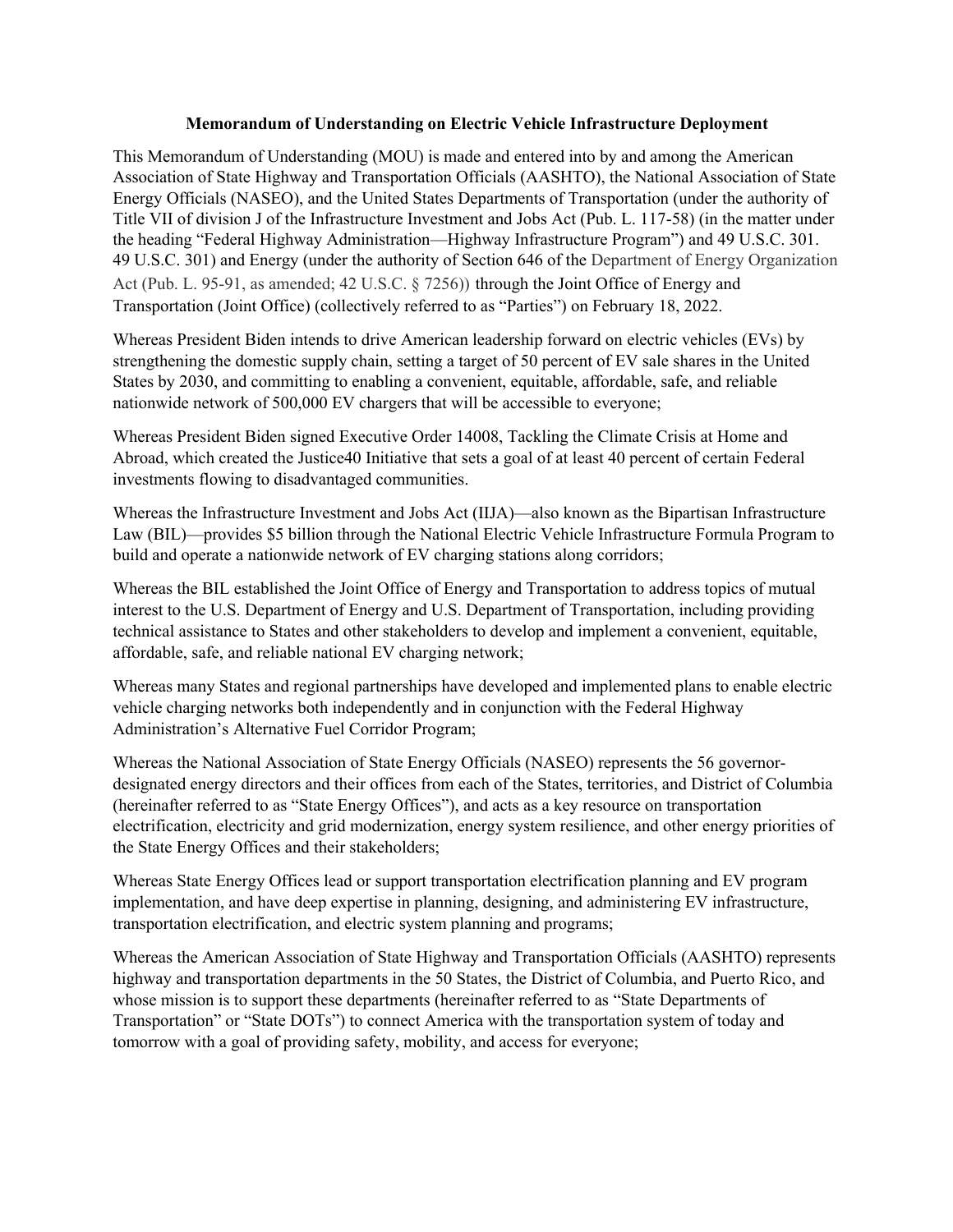Whereas State DOTs, as infrastructure owners and operators, play a vital role in both the implementation of Federal Highway Administration's Alternative Fuel Corridor designations and the National Electric Vehicle Infrastructure Formula Program;

Therefore, it is the mutual intention of the signatories to collaborate in order to build capacity and provide needed technical assistance to States, the District of Columbia, Puerto Rico, and other U.S territories on EV charging station planning, development, and operations, and to enhance coordination and collaboration between the States and the Federal government to maximize the benefit of both public and private investment in the development of an equitable and accessible national EV charging network.

# **Purpose**

The purpose of this MOU is to provide a framework for collaboration between key State and Federal government agencies to ensure that EV charging station infrastructure investments, including those made through the BIL are invested in a strategic, coordinated, efficient, and equitable manner. Through this MOU, the Parties will work together to:

- Convene national, regional, State, local, Tribal, and private sector actors to build capacity for EV charging station investments, foster coordination across a national network, advance common goals, and tackle shared challenges.
- Enhance coordination between State Energy Offices and State DOTs to leverage existing EV policies and programs with Federal funding while also understanding the importance of private sector investment and engagement.
- Create a user-friendly, inclusive communications feedback loop between key State agencies and the Federal government to ensure effective, coordinated and timely EV charging planning and implementation.
- Identify data, technical, and programmatic assistance needs of the States as they develop and implement State EV Infrastructure Deployment Plans to maximizing the effectiveness of BIL programs.
- Identify potential opportunities for Federal EV charging investments to provide benefits to disadvantaged communities, facilitate job creation, and foster workforce development.

### **Actions and Responsibilities**

### NASEO will:

Convene State Energy Offices and, in cooperation with AASHTO, State DOTs on a regional or multi-State basis to share expertise across agencies, coordinate actions across States, explore opportunities to facilitate consistency in State EV Infrastructure Deployment Plans, provide input and feedback on transportation and energy program guidance, synthesize technical assistance needs from the States, and engage and identify additional State stakeholders to support the development of a convenient, equitable, affordable, safe, and reliable national EV charging network. The regional or multi-State groups will build on existing regional EV partnerships<sup>1</sup>, and will also provide real-time feedback to the Joint Office on activity effectiveness, as well as implementation challenges and technical assistance needs.

<sup>1</sup> Existing regional and multi-State EV initiatives include: the Pacific Coast Collaborative, Regional Electric Vehicle (REV) Midwest, Regional Electric Vehicle (REV) West, the Southeast Regional Electric Vehicle Information Exchange, the Transportation and Climate Initiative, and the ZEV Task Force.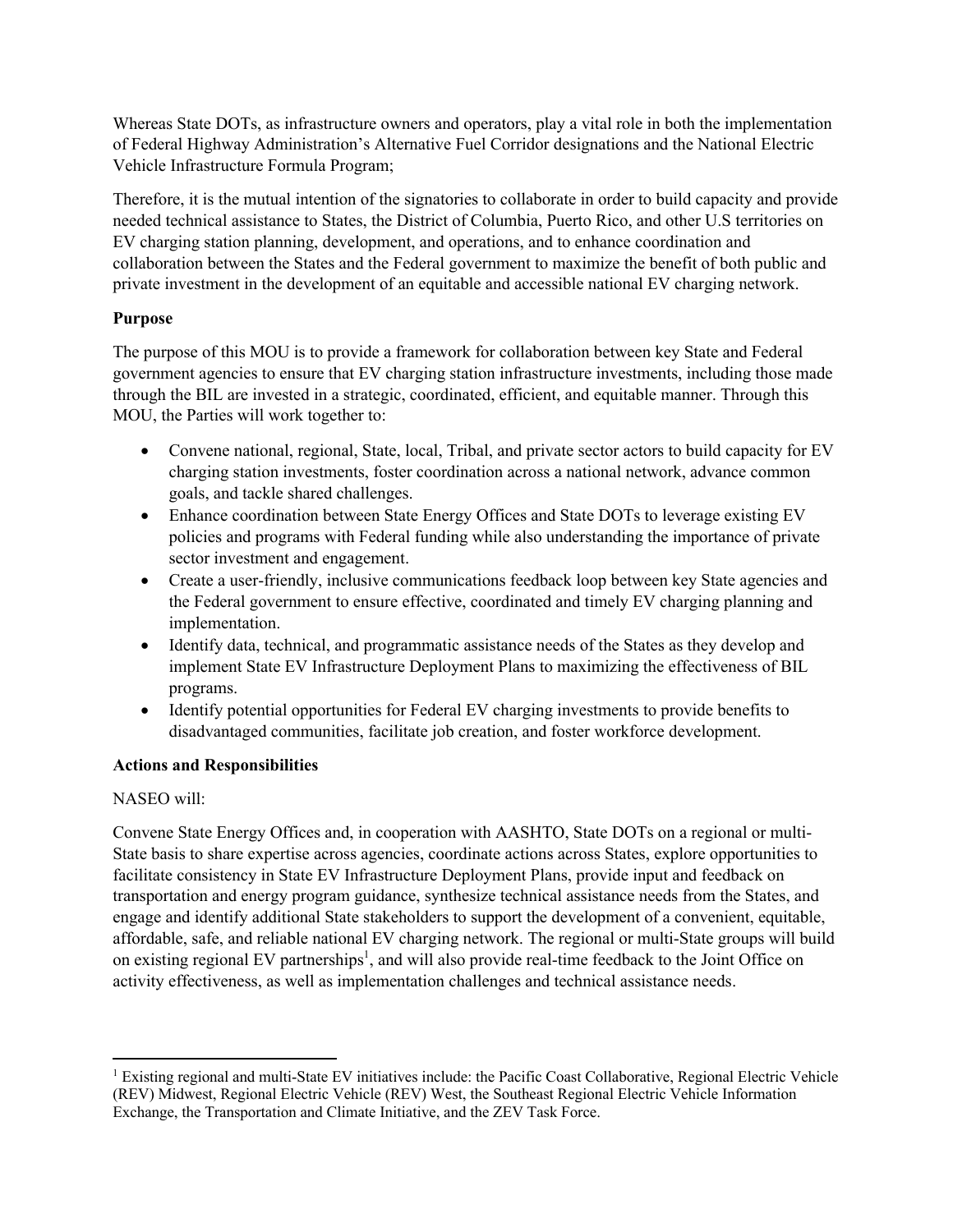Work with State and Federal agencies, utilities, and private sector stakeholders to provide input and guidance on EV program design and explore successful public private partnership models.

Provide a mechanism for collecting information from States across the country in an efficient manner and provide analytical support as needed. This may include actions such as drafting model policy and program documents (e.g., model RFPs), identifying best practices from existing programs in the States, and other analyses based on the needs of the Joint Office and the States.

Share information from the Joint Office and other Federal agencies in a timely way with the States through NASEO's Transportation Committee and other transportation initiatives.

## AASHTO will:

Convene State DOTs and, in cooperation with NASEO, State Energy Offices on a regional or multi-State basis to share expertise across agencies, coordinate actions across States, explore opportunities to facilitate consistency in State EV Infrastructure Deployment Plans, provide input and feedback on transportation and energy program guidance, synthesize technical assistance needs from the States, and engage and identify additional State stakeholders to support the development of a convenient, equitable, affordable, safe, and reliable national EV charging network. The regional or multi-State groups will build on existing regional EV partnerships<sup>2</sup>, and will also provide real-time feedback to the Joint Office on activity effectiveness, as well as implementation challenges and technical assistance needs.

Work with State and Federal agencies, utilities, and private sector stakeholders to help provide input and guidance on EV program design and explore successful public private partnership models.

Provide a mechanism for collecting information from States across the country in an efficient manner and provide analytical support as needed. This may include actions such as drafting model policy and program documents (e.g., model RFPs), identifying best practices from existing programs in the States, and other analyses based on the needs of the Joint Office and the States.

Share information from the Joint Office and other Federal agencies in a timely way with the States through AASHTO's Electric Vehicle Inter-Committee Working Group, Electric Vehicle Practitioner's Working Group, and other relevant AASHTO Committees and Councils, and technical services programs.

# The Joint Office will:

Draw from knowledge across DOE, DOT, and the National Laboratories to provide States with technical assistance and support in the development and implementation of their EV Infrastructure Deployment Plans in support of the National Electric Vehicle Infrastructure Program.

Work with AASHTO and NASEO to work with national, regional, State, local and private sector actors to build capacity to support EV charging station investments, foster coordination across a national network, advance common goals, and tackle shared challenges, as appropriate, within State agencies that will be necessary to plan and implement investments in EV charging infrastructure.

Establish core resources and data sets that States can use to inform the development and implementation of their EV Infrastructure Deployment Plans.

<sup>2</sup> Existing regional EV initiatives include: the Pacific Coast Collaborative, Regional Electric Vehicle (REV) Midwest, Regional Electric Vehicle (REV) West, the Southeast Regional Electric Vehicle Information Exchange, and the Transportation and Climate Initiative.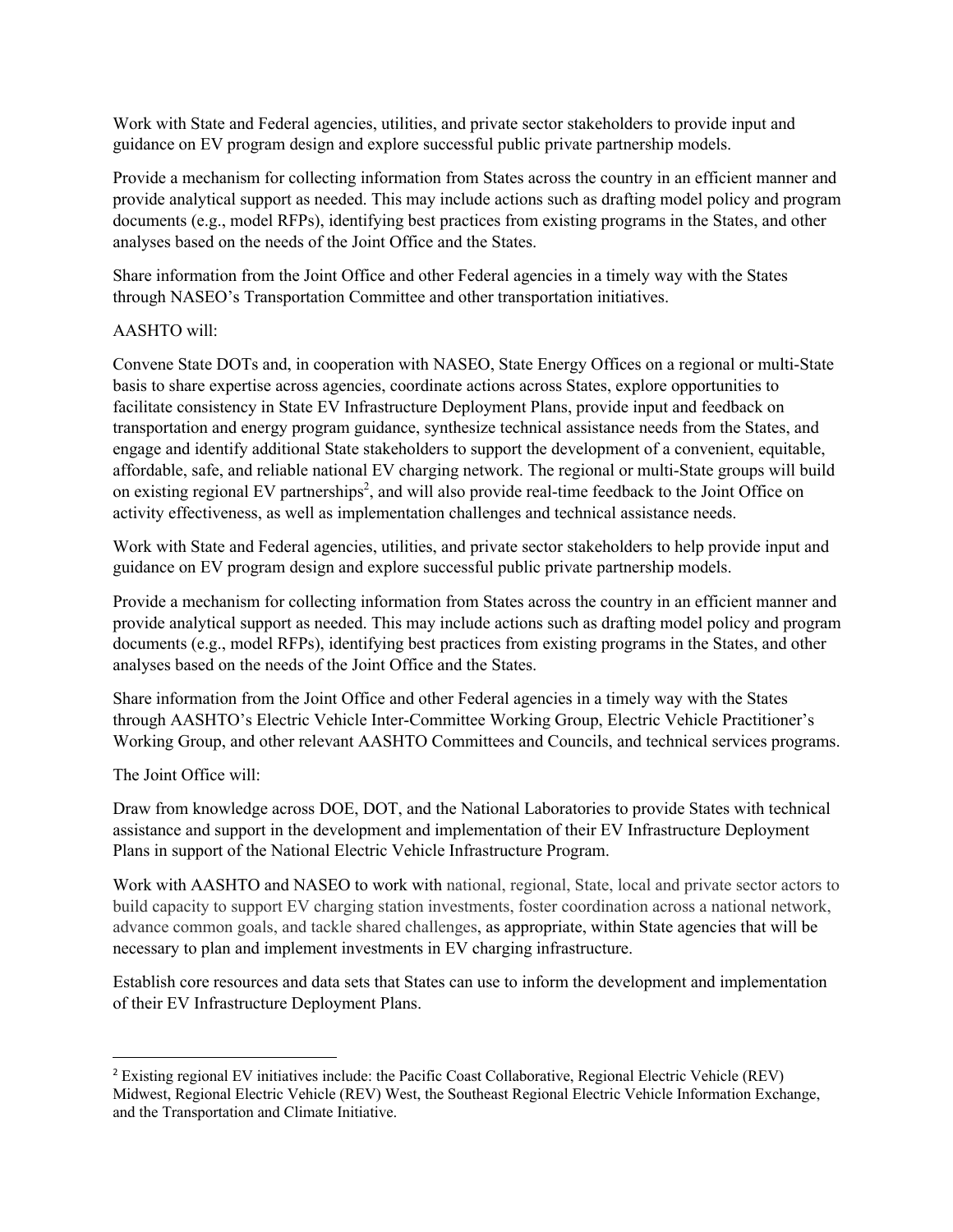Develop, collaborate on, and share informational materials and data that can foster consumer awareness around EV charging technologies and availability.

Share national lessons learned from the National Electric Vehicle Infrastructure program evaluation in a timely manner with States to allow them to incorporate relevant insights into their own activities.

Convene and align additional stakeholders from across the Federal government in support of State planning and implementation of EV charging infrastructure.

Provide technical resources and support States in the implementation of the Justice40 Initiative to advance environmental justice and spur economic opportunity for disadvantaged communities.

Identify and address barriers to a future where everyone can ride and drive electric.

### **Additional Terms and Termination**

This MOU is effective on the day of signature and shall remain in effect until terminated by any Party upon written notice to the other Parties.

This MOU in no way restricts any Parties from participating in any activity with other public or private agencies, organizations, or individuals.

This MOU is neither a fiscal nor a funds obligation document. Nothing in this agreement authorizes or is intended to obligate the Parties to expend, exchange, or reimburse funds, services, or supplies, or transfer or receive anything of value.

This MOU is strictly for internal management purposes for each Party. It is not legally enforceable and shall not be construed to create any legal obligation on the part of any Party by any Party or create any rights in any third party, including that of a Federal contractor.

This MOU shall not be construed to provide a private right or cause of action for or by any person or entity. This MOU is subject to, and will be carried out in compliance with, all applicable laws, regulations, and other legal requirements.

This MOU is subject to, and will be carried out in compliance with, all applicable laws, regulations, and other legal requirements.

#### **Modifications**

This MOU may be modified by mutually acceptable written amendments duly executed by authorized officials of DOE, DOT, NASEO, and AASHTO. Its provisions will be reviewed annually and amended or supplemented in writing as may be agreed upon mutually

#### **Entire Agreement**

This MOU constitutes the final understanding of all Parties on all subjects contained within it. All prior negotiations, understandings, and agreements are merged into this Agreement.

#### **Execution**

The Parties have caused this MOU to be executed in three (3) identical originals by their duly authorized representatives and is entered into the date of the last signature below.